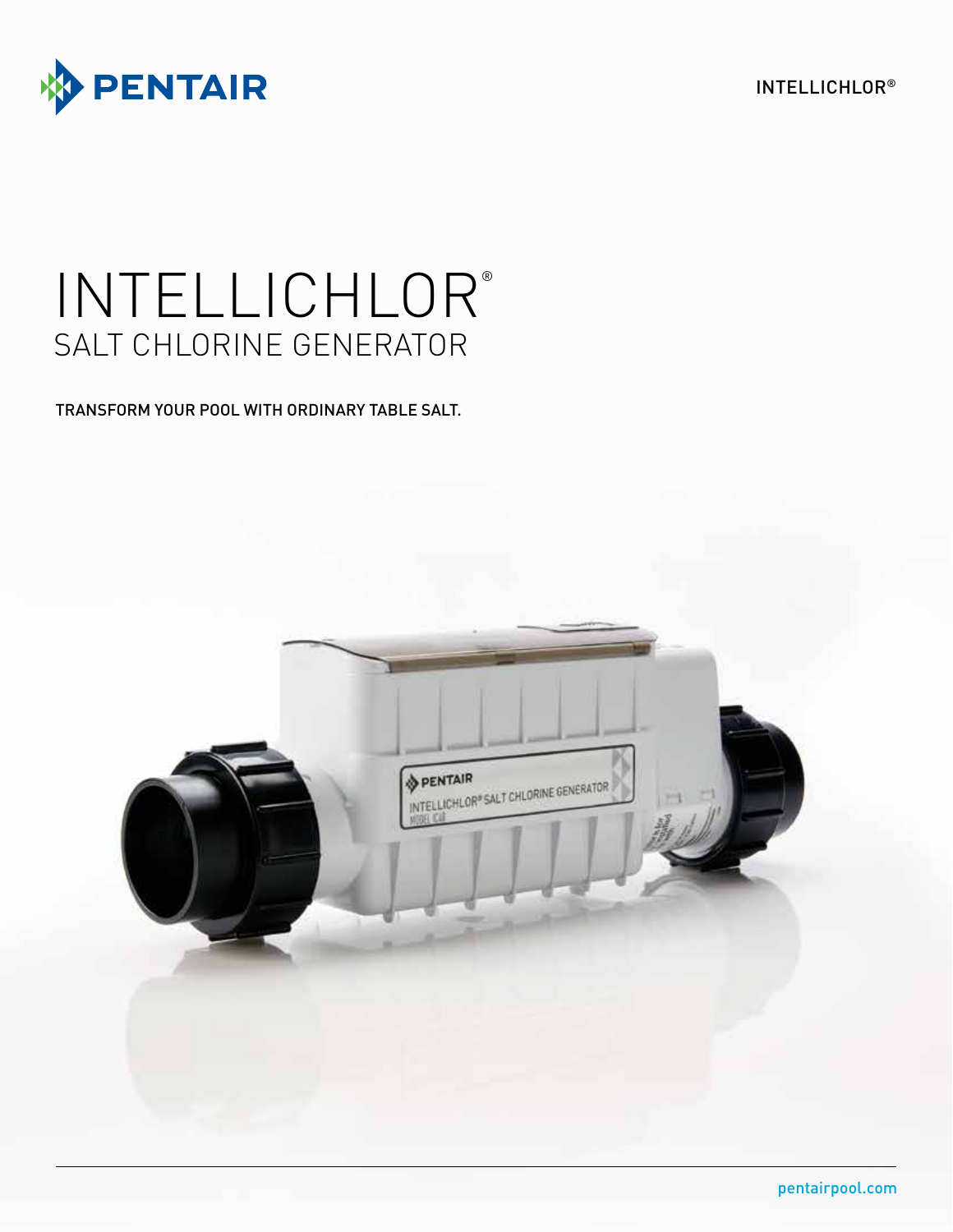## **For clean, pure and silky pool water, just add salt.**

Your pool is your backyard oasis. Now, you can turn it into a spa-like experience with crystal-clear water that feels smooth and silky to the touch. With the IntelliChlor® Salt Chlorine Generator from Pentair, ordinary table salt is converted into pure chlorine safely, effectively and automatically. You'll be able to see and feel the difference.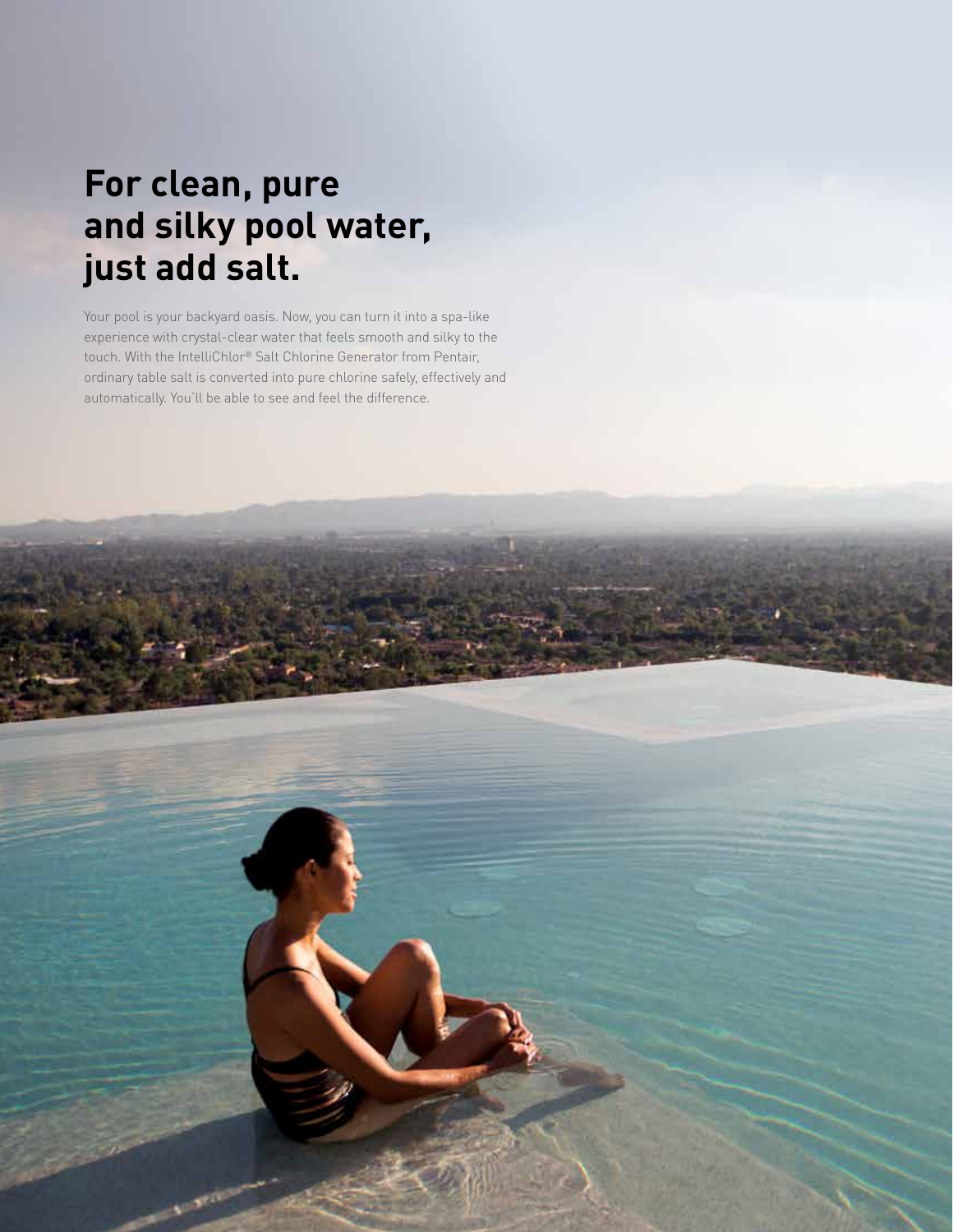#### PURE CHLORINE. NONE OF THE DRAWBACKS.



No more buying, carrying, storing or handling chlorine.



No more spills, odor, stinging eyes or irritated skin.



No more bleached out bathing suits.

#### EFFORTLESS CHLORINATION.

Electrolytic chlorine generation is the most convenient way to keep your pool clean. Simply adjust the control to achieve the optimal level of chlorine. IntelliChlor does the rest, automatically producing a steady stream of pure chlorine to help keep your pool water clean, clear and free of bacteria and other contaminants. What could be easier?



and savings.